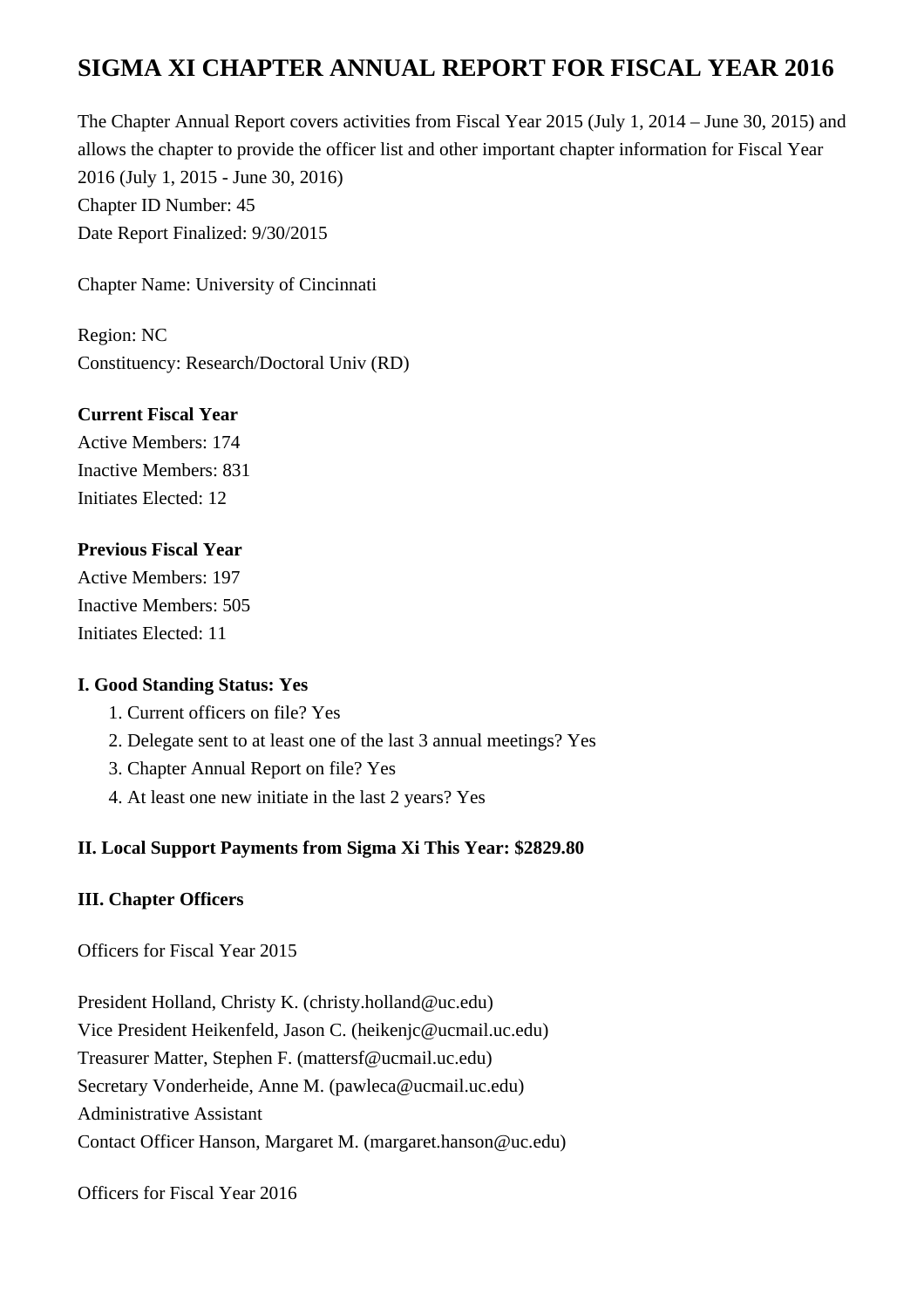President Pixley, Sarah K. (sarah.pixley@uc.edu) Vice President Dietsch, Craig W. (dietscc@ucmail.uc.edu) Treasurer Matter, Stephen F. (mattersf@ucmail.uc.edu) Secretary Vonderheide, Anne M. (pawleca@ucmail.uc.edu) Administrative Assistant Vonderheide, Anne M. (pawleca@ucmail.uc.edu) Contact Officer Pixley, Sarah K. (sarah.pixley@uc.edu)

## **IV. Delegate for Upcoming Annual Meeting**

To remain in good standing, the chapter must send a delegate to at least one Annual Meeting every 3 years.

Date the chapter last had representation at the Sigma Xi Annual Meeting: 6/2/2014 Delegate: Ronald Millard

## **V. Chapter Operations**

Identified new chapter leaders? Yes Developed a chapter leader succession plan? Yes Increased the number of members involved in or attending chapter activities? Yes Reached out to inactive chapter members? Yes Nominated new faculty, researchers or institutional leaders for Sigma Xi membership? Yes Sent a student to the Sigma Xi Annual Meeting and Student Research Conference? No Had a student involved in the Student Research Showcase? No Communicated with chapter members via the Sigma Xi online chapter community? No Communicated with chapter members via an electronic newsletter? Yes Chapter mentored another chapter? No Chapter worked with high school students? No

# **VI. Chapter Activities**

Would you like to self-nominate the chapter for a chapter award? No

Activity Type: Chapter Networking Event Name of Activity: UC Sigma Xi Fall Mixer Activity Date: 11/4/2014 Activity Details: The fall mixer included networking opportunities during a cocktail reception, recognition of new members, a call for officer nominations, recognition of National GIAR Awardees, presentations by the graduate awardees, and award presentation of the Sigma Xi Young Investigator Award. Activity Was: Created and organized by chapter Activity Participation: 50 Activity Participation Percentage: 95 Activity Years Occuring: Continuing

Activity Chapter Health: Yes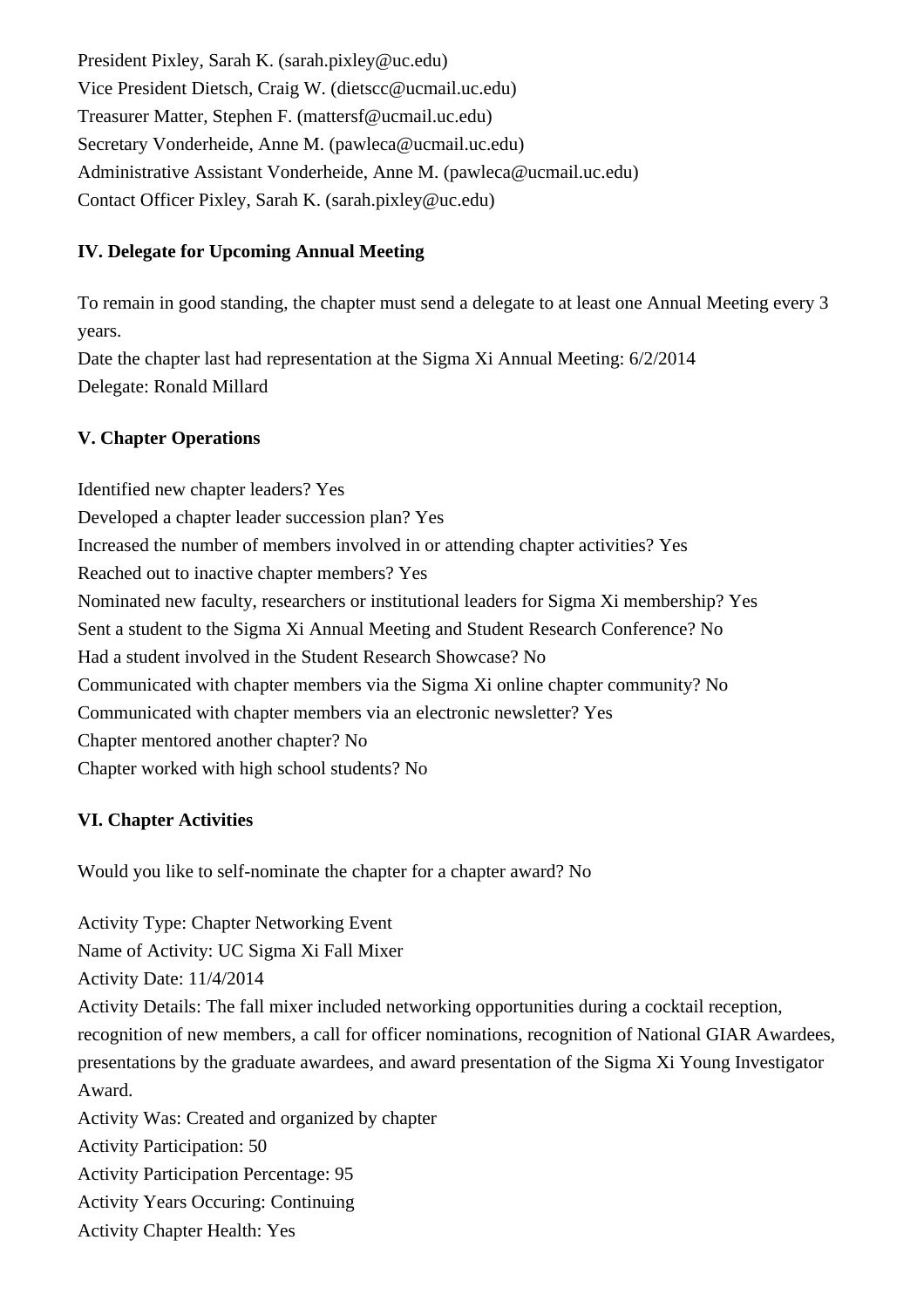Activity Share Details: Yes Activity Target Audience: Graduates, Professionals, Members Activity Modified Date: 9/30/2015 3:01:20 PM

Activity Type: Grants-in-Aid of Research

Name of Activity: Graduate Student Grants-in-Aid of Research Awardees Announced Activity Date: 2/2/2015

Activity Details: The UC Sigma Xi chapter is accepts applications from full-time matriculated undergraduate and graduate students for Grants-in-Aid of Research awards in all areas of science and engineering. Three-four awards are made annually. Students use the funds for travel expenses to and from a research sites, to present research results at a national science or engineering meeting, or for purchase of consumable research materials and supplies or non-standard laboratory equipment necessary to complete a specific research project. Funds are not used for stipends or salaries. Recipients must be a full-time UC student, but are not required to be an Associate Member of the Sigma Xi (Honorary) Research Society at the time of application. Applicants are encouraged to apply for Associate Membership in Sigma Xi under the sponsorship of a Full Member. Each recipient's primary faculty research project mentor must be an active (dues-paying) Full Member of Sigma Xi (National and UC Chapter). Students who have received a UC Chapter or National Sigma Xi grant-inaid of research (GIAR) award within the last two years are not eligible for a UC Chapter award. Activity Was: Created and organized by chapter Activity Participation: 30 Activity Participation Percentage: 50 Activity Years Occuring: Continuing Activity Chapter Health: yes Activity Share Details: Yes

Activity Target Audience: Undergraduates, Graduates Activity Modified Date: 9/30/2015 3:16:01 PM

Activity Type: Chapter Award

Name of Activity: Young Investigator Award

Activity Date: 2/2/2015

Activity Details: The UC Chapter of Sigma Xi receives nominations annually for the Sigma Xi Young Investigator Award. This annual award, presented in conjunction with the Office of the Vice President for Research, recognizes a junior faculty member at UC for their early career distinguished research accomplishments in a field of science or engineering appropriate to Sigma Xi. This award is made possible by the Violet M. Diller Endowment to the UC Chapter of Sigma Xi and the Office of the Vice President for Research.

Activity Was: Created and organized by chapter

Activity Participation: 2

Activity Participation Percentage: 100

Activity Years Occuring: Continuing

Activity Chapter Health: yes

Activity Share Details: Yes